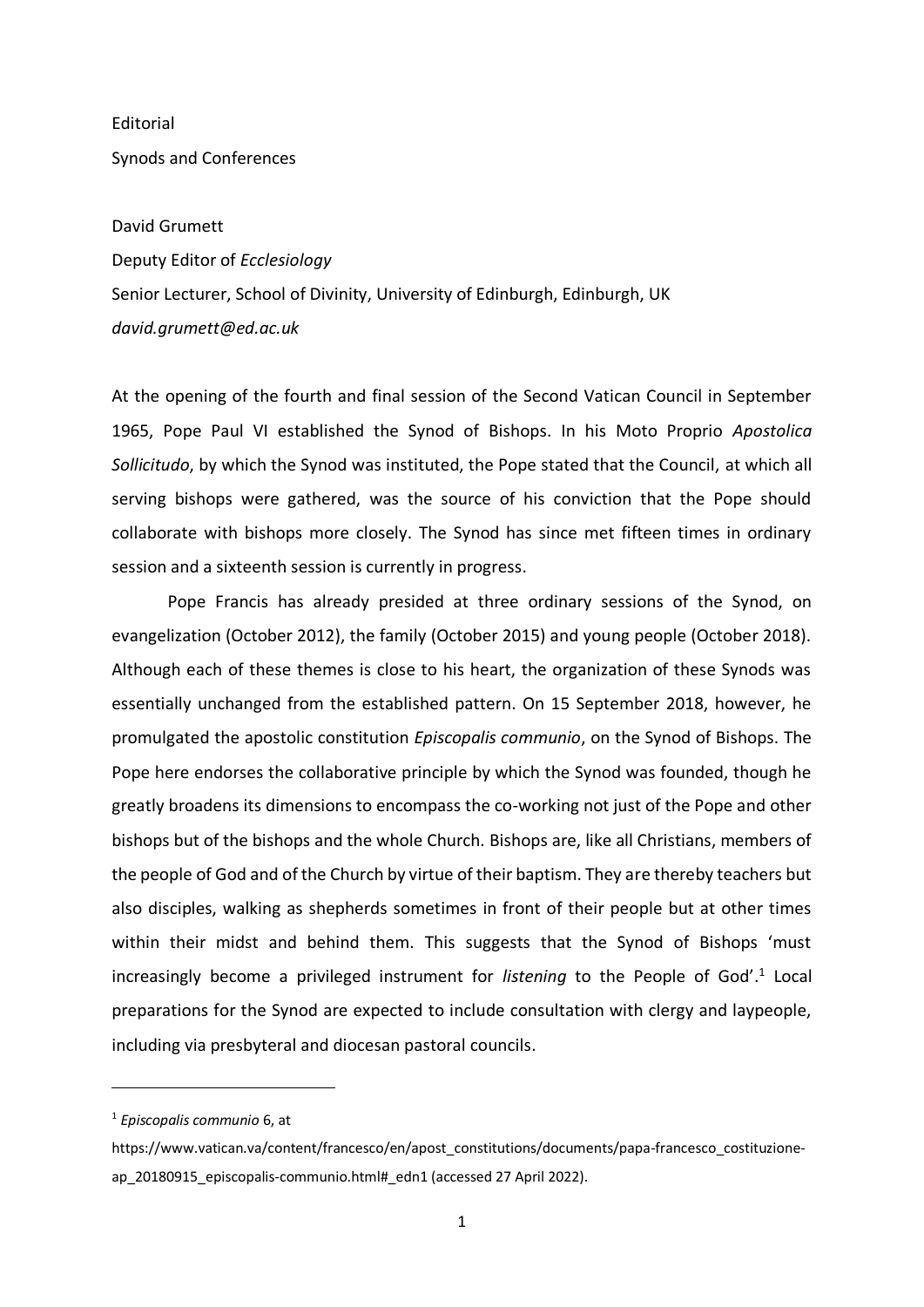The Sixteenth Ordinary General Assembly of the Synod of Bishops has become commonly known as the 'synod on synodality'. It was announced on 7 March 2020, two days before the whole of Italy entered into quarantine due to the coronavirus. As a result of the ongoing disruption caused by the pandemic, in May 2021 the plan for the Synod to meet in Rome in October 2022 was radically revised by the publication of a four-phase pathway. The start date was brought forward by a year, with a diocesan phase focusing on listening and discernment commencing in October 2021 and continuing until April 2022. This is now being followed by an episcopal conference phase, in which nationally grouped bishops synthesize their diocesan contributions, and then by a continental phase. The Synod of Bishops is scheduled to convene in Rome in October 2023. The final approved synodical document will have magisterial teaching authority.

The Anglican Communion's Lambeth Conference has a longer history, having first been convened in 1867. Similarly to the Synod of Bishops, the original idea for the Conference was a personal initiative, in this case of the Archbishop of Canterbury as the senior primate and spiritual leader of the Anglican Communion. Moreover, like a Synod, the convening of a Conference is also the archbishop's personal initiative. Plans for the Lambeth Conference have also been changed, as a result initially of a desire to have time to increase episcopal collegiality and then thanks to the Covid pandemic. Because the Conference has, since 1948, taken place every ten years, a Conference might have been expected to have taken place in 2018, but arrangements did not advance. The reasons that have been cited include the ongoing controversy over gay clergy and the fact that the present Archbishop of Canterbury, who took office in March 2013, would have been unable to visit each of the 39 primates before a summer 2018 Conference. The 2016 Primates' Meeting agreed to a Conference in 2020 and preparations advanced, including a special issue of this journal focused on the 1920 Conference, of which it would have been the centenary.<sup>2</sup> However, in March of that year, when the pandemic hit, this was rescheduled to 2021. Four months later, as the pandemic worsened, a further postponement was announced to 26 July to 8 August 2022.

The theme of the forthcoming Lambeth Conference is what it means to be God's Church for God's World. As previously, Bible study will form an important part of the

<sup>2</sup> *Ecclesiology* 16.2 (2020).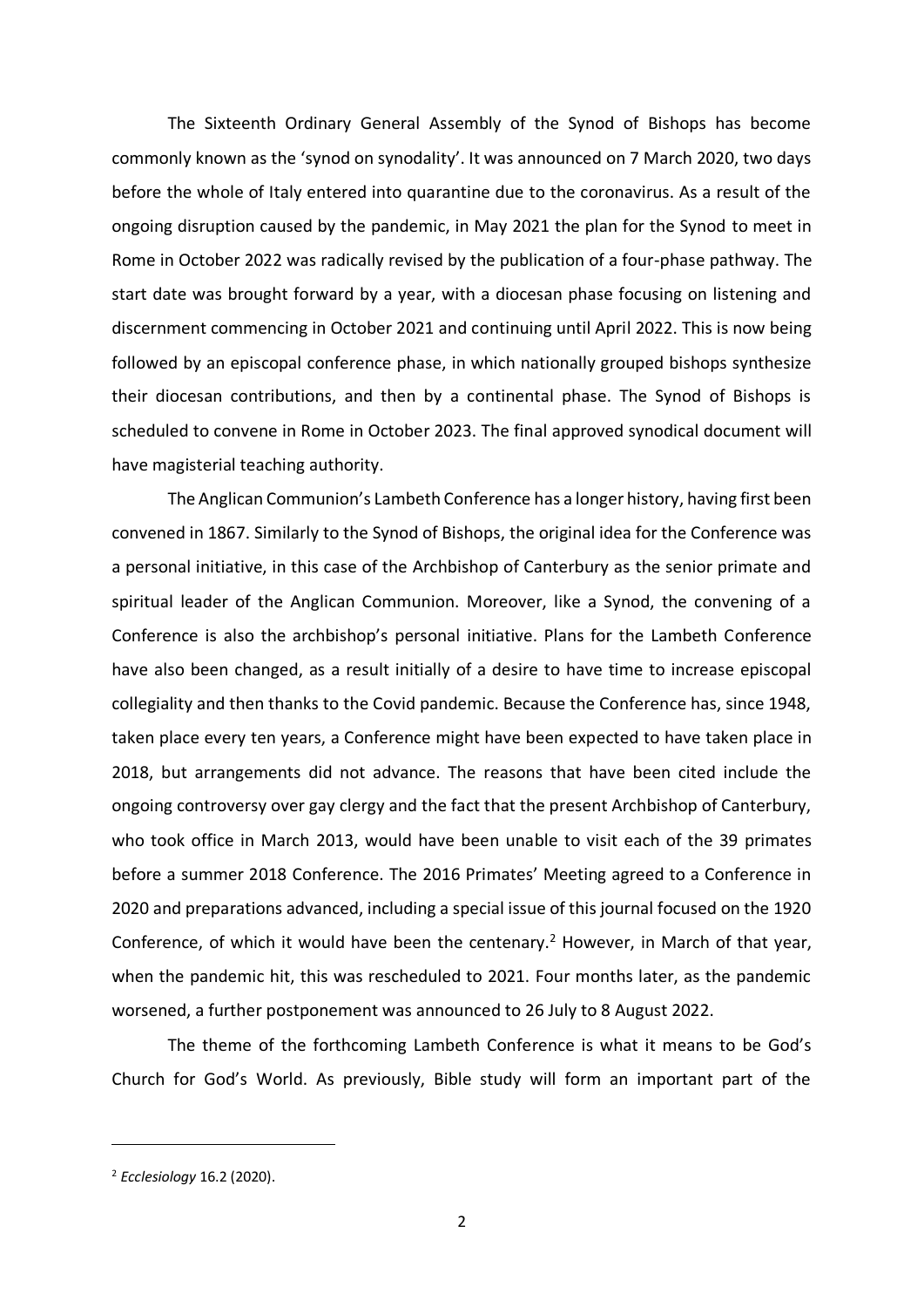Conference and the focal biblical text for this Conference is 1 Peter. Other elements include daily morning and evening prayer and celebration of the Eucharist, plenary sessions, and regular meetings of smaller groups of bishops to discuss a range of programme themes. These include mission and evangelism, safe church, communion, reconciliation, environment, Christian unity, interfaith relations and discipleship. For the first time, optional virtual meetings during the year leading up to the conference have been enabling bishops to connect, discuss and reflect in advance of the Conference in Canterbury.

Since the start of the twentieth century, Archbishops of Canterbury have typically taken office, prepared for a Lambeth Conference, presided at it, then demitted office. During this period only two Archbishops have presided at two conferences (Randall Davidson in 1908 and 1920 and Geoffrey Fisher in 1948 and 1968) and just one has not presided at a Conference (William Temple, owing to his short period at Canterbury before his death). Most Archbishops in this period have attended at least one previous Conference as a bishop before presiding: Davidson in 1898 as Bishop of Winchester; Cosmo Gordon Lang in 1908 as Bishop of Stepney and 1920 as Archbishop of York; Michael Ramsey in 1958 as Archbishop of York; Donald Coggan in 1958 as Bishop of Bradford and 1968 as Archbishop of York; Robert Runcie in 1978 as Bishop of St Albans; George Carey in 1988 as Bishop of Bath and Wells; and Rowan Williams in 1998 as Bishop of Monmouth. The two exceptions are Geoffrey Fisher, who in 1930 was headmaster of Repton, and now Justin Welby, who in 2008 was Dean of Liverpool.

As already described, the 2022 Lambeth Conference has taken advantage of the rapidly increased use of virtual communications precipitated by the pandemic by establishing a year-long cycle of preparatory meetings. This is a welcome development and will undoubtedly aid the transition of bishops from their diocesan contexts into the Conference setting. For most bishops the daily reality of ministry means exercising leadership and authority in their own diocese with little contact with many other bishops. On arriving at the Conference, bishops sometimes describe the strangeness of encountering so many other bishops and concretely experiencing the global collegiality and accountability that it represents. This helps to account for why some may find it demanding to make the transition from decision mode into listening mode.

However, beyond this not much has changed. As before, a marketplace will provide a point at which visitors may connect with the Conference, and there is a sizeable body of lay staff and volunteers. Nevertheless, unlike the Synod of Bishops, the Lambeth Conference has

3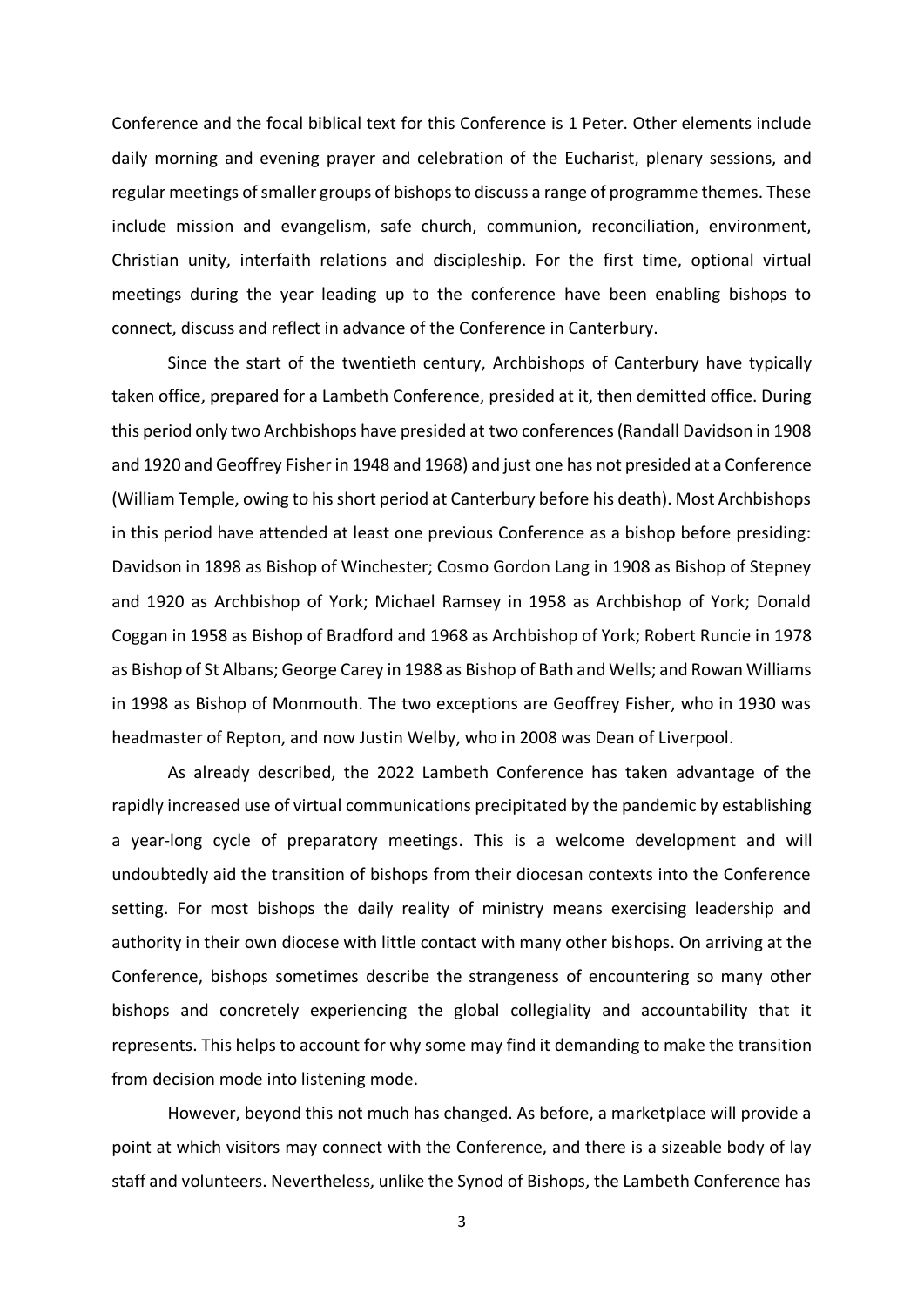made no effort to involve the wider Anglican people of God in its deliberations either before or during its meeting.<sup>3</sup> Extraordinarily, a parallel Spouses' Programme has yet again been provided, with resource being allocated to this rather than to engaging a less exclusive subset of the Anglican people of God. In contrast, although the seriousness with which the diocesan phase of the Synod of Bishops has been taken by individual bishops has certainly been variable, it has at best included inclusive and open reflection that, whatever the Synod's final document contains, is likely to be transformative for dioceses and parishes. Because of the leadership of Pope Francis, the people of God have been drawn into the synodal prayer, reflection and debate as never before. The planning and scheduling of the Lambeth Conference have, in contrast, been dictated by attempts to reduce disputes between bishops and to minimize the number of episcopal boycotts. Maintaining the Spouses' Programme is an important component of this strategy, because it is highly valued by bishops from conservative cultures for whom (and for whose wives in all probability also) it would seem unusual to spend time away unless they were accompanied by their wives.

The Lambeth Conference is, of course, several times the size of a Synod of Bishops, although much smaller than an Ecumenical Council. The 2008 Lambeth Conference included about 680 bishops, their spouses and 70 ecumenical guests. Around a third of invited bishops, mostly from African Churches, boycotted that Conference. In the Roman Catholic Church, the physical gathering in Rome for Synods of Bishops is limited to roughly 250 bishops, elected by the 115 bishops' conferences worldwide according to size. However, there is provision for the Pope to increase representation up to a maximum 15% of bishops. The Synod may also include theological experts, ecumenical observers and lay auditors. In contrast, the Second Vatican Council comprised about 2500 serving bishops, 500 experts, 80 observers and 40 auditors.

While promoting a servant model of leadership, the Pope is both a sovereign ruler and the leader of a single and institutionally unified global Church. In contrast, the Archbishop of Canterbury has no formal political power beyond a seat in the House of Lords within the

<sup>&</sup>lt;sup>3</sup> This is consistent with proposals currently under consideration in the Church of England to increase centralized executive decision-making and reduce the competence and authority of General Synod, which is the principal organ through which laypeople exercise authority and responsibility at national level. See Paul Avis, 'The Roles of the Ecclesial Orders in the Governance of the Church', *Ecclesiology* 18 (2022), 3–9.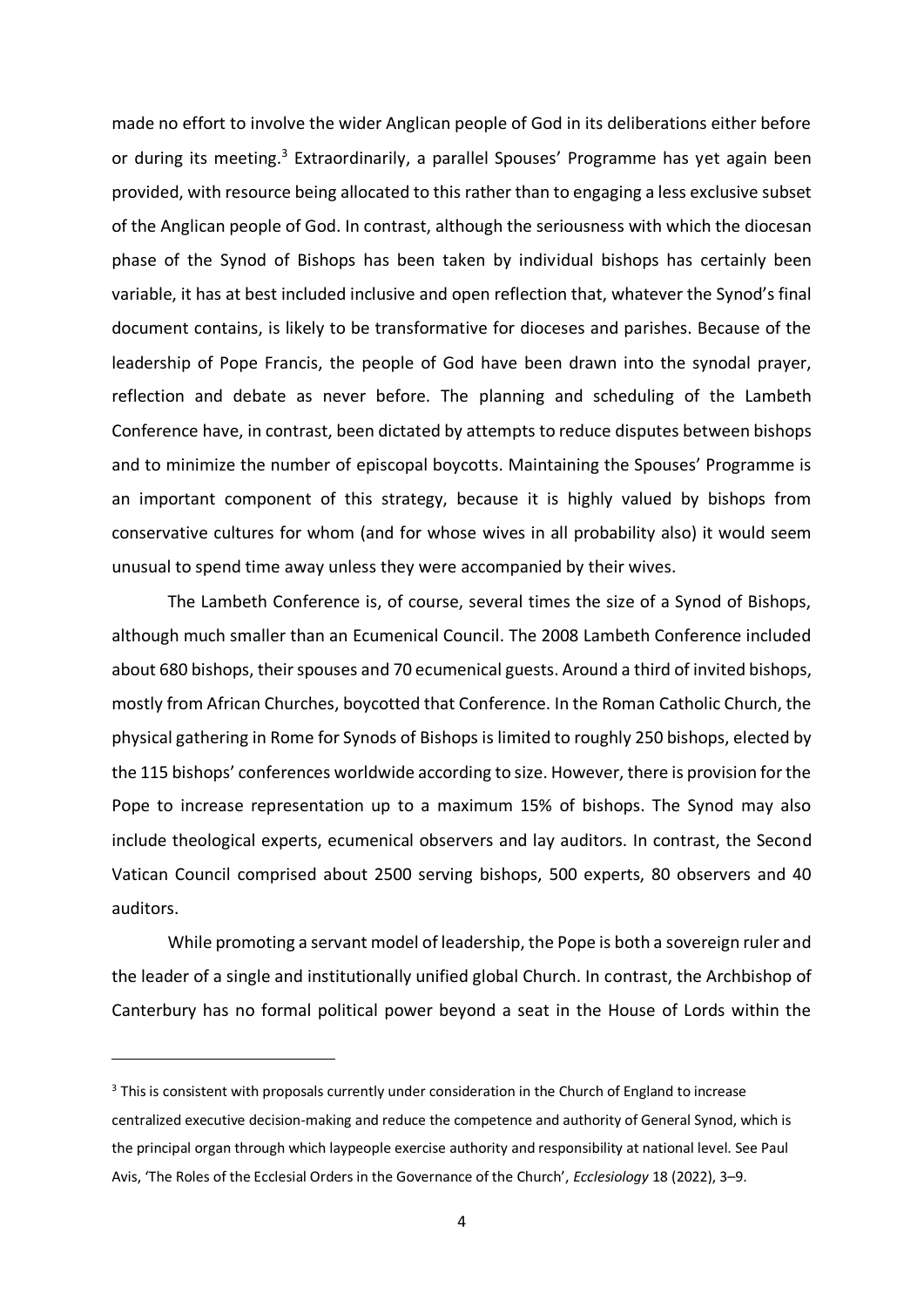United Kingdom Parliament. Queen Elizabeth II, not he, is Supreme Governor of the Church of England. The royal supremacy is now symbolic and exemplary rather than executive , yet nothing more tangible can seemingly replace it. This fact is illustrated by the history of the illfated Anglican Covenant. The Covenant was designed to promote listening and to establish a framework for resolving disputes between member Churches of the Communion, including a quasi-legal process of reconciliation with the possibility of disciplinary sanctions. However, in the Church of England individual dioceses were legally required by General Synod to debate the Covenant and vote on it, because it would have brought about a change in relations with the other Anglican Churches. A majority of English diocesan synods voted against the proposed Covenant, effectively burying it. Authority in the Anglican Communion thus remains diffuse, with no further proposals on the table to alter this.<sup>4</sup>

The fact that the Lambeth Conference lacks any legal authority over the constituent Churches of the Communion is consistent with the statement in the twenty-first Article of Religion, appended to *The Book of Common Prayer* (1662) that even General Councils of the Church may err. If a conciliar decision may in principle be wrong, the grounds for enforcing it appear limited. In contrast, the final approved document of the current Synod of Bishops, which will be the product of deliberations involving the whole people of God, will become part of magisterial teaching and therefore must be accepted by the Roman Catholic faithful. In so far as such teaching may be identified with infallibility, it is the whole Church that is infallible. Pope Francis presents infallibility as belonging 'to the people as a whole' when they agree in matters of faith and morals.<sup>5</sup> Ideally, the whole Church, free from coercive constraint or control of any kind and responsive to the guidance of the Holy Spirit, truthfully articulates for its present context the principles by which it wishes to live.

The Lambeth Conference has changed greatly over the decades. In 1958, when travel and communications were much more arduous than today, it lasted five weeks. This time it will occupy just a fortnight. Since the rise of quick and cheap global travel it has been

<sup>4</sup> For discussion, see the chapters by Benjamin M. Guyer and Gregory K. Cameron in *The Lambeth Conference: Theology, History, Polity and Purpose*, ed. Paul Avis and Benjamin M. Guyer (London: Bloomsbury T&T Clark, 2017).

<sup>5</sup> *Episcopalis communio* 6, citing *Lumen Gentium* 12, in *Decrees of the Ecumenical Councils*, ed. Norman P. Tanner, 2 vols (London: Sheed & Ward, 1990), vol. 2, p. 858.